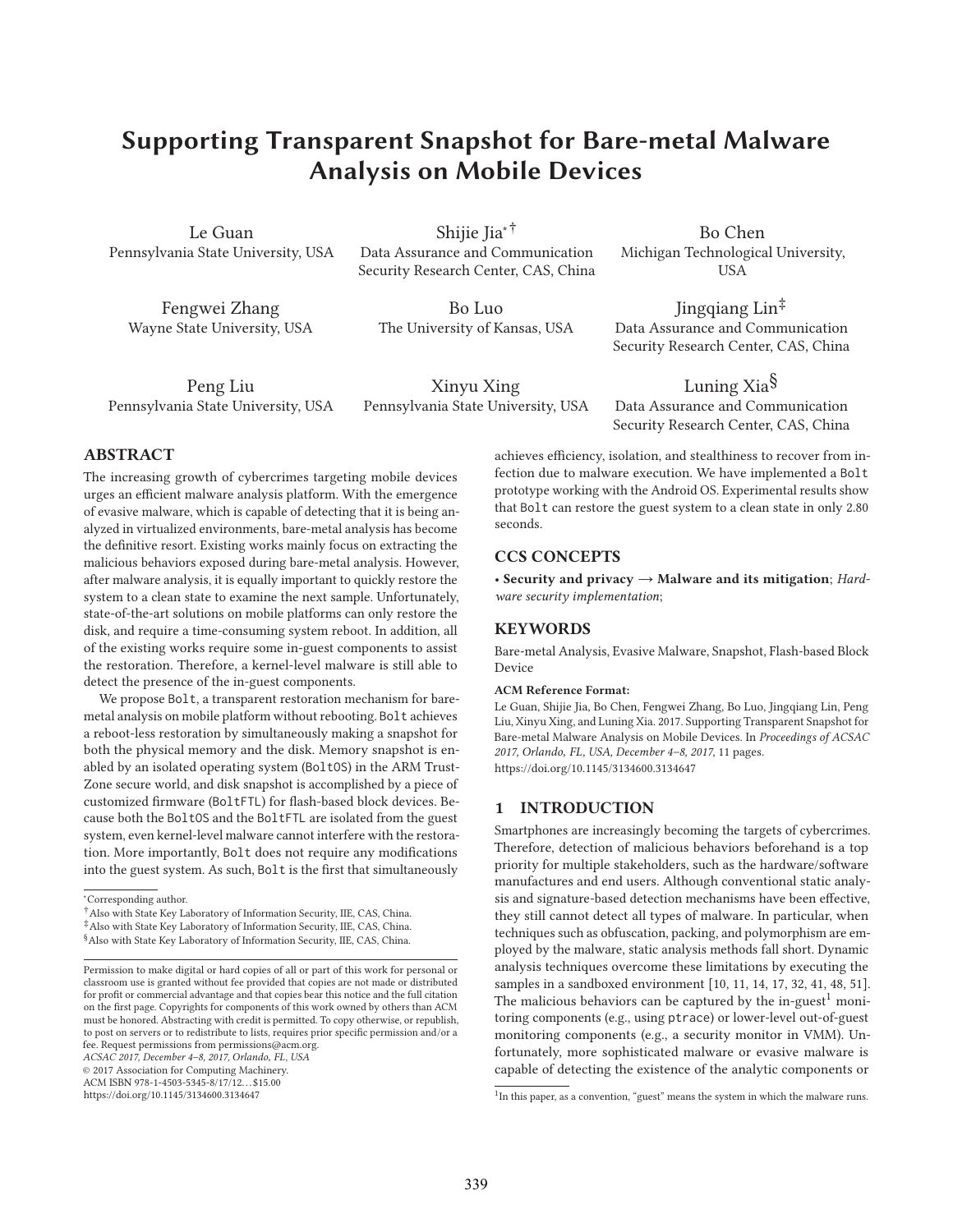the emulated/virtualized execution environment, and refrains from exposing any malicious activity [5, 7, 13, 23, 36].

In recent years, the bare-metal dynamic analysis technique is becoming popular [1, 24–26, 30, 31, 40, 49, 50, 53]. By executing the malware in an unmodified Operating System (OS) installation that runs on an actual hardware, the malware cannot identify the existence of the monitoring component. Hence, the malware considers itself running on a victim device, and starts to reveal its malicious behaviors. There are two key challenges faced by bare-metal dynamic analysis technique. First, without an auxiliary component in the guest system (or a security monitor in VMM), it is difficult to transparently and accurately collect malware behaviors. Second, unlike virtualization based solutions, restoring the analyzing system to a clean state after each malware infection usually requires a system reboot, which is inherently slow. However, the ever-increasing flood of new malware demands malware analysis solutions with high performance and high throughput. To automate the analysis in a scalable way, the time for system restoration must be minimized.

While many efforts have been devoted to the first aspect, i.e., behavior extraction [1, 24, 26, 31, 40, 50, 53], very little attention has been paid to the aspect of quick restoration. State-of-the-art solutions either require modification to the guest system, thus breaking the transparency to malware [25, 30], or only restore part of the system state [30]. In particular, by employing a dedicated small OS, BareBox [25] is able to restore the system state, including both memory and disk contents, within four seconds. However, both the small OS and the in-guest component to assist restoration are running at the same privilege level as the guest system. Therefore, a kernel-level malware is able to identify that it is being analyzed, and even disrupt the small OS. BareDroid [30] is specifically designed for the quick restoration of the Android OS. However, it only handles disk image, and hence requires a full reboot after each malware infection. Moreover, it cannot eliminate the existence of in-guest components either.

In this paper, we propose Bolt, an OS-agnostic mechanism which can quickly restore an ARM-based device to a designated state. Bolt is able to make a full system snapshot (including both the physical memory and the disk storage) at anytime during execution, and quickly restore the system state without rebooting. Compared to existing work [25, 30], Bolt supports unmodified OS on the baremetal platform, hence the fingerprint of its presence is minimized. In addition, Bolt achieves three goals simultaneously: (1) **Stealthiness**. The component performing the restoration is transparent to the guest OS that runs the malware. (2) **Isolation**. The malware, even with kernel privilege, cannot interfere with the restoration component. (3) **Efficiency**. Bolt can directly restore the system to a clean checkpoint, eliminating the need of rebooting.

To achieve the design goals, we novelly utilize two hardware features – ARM TrustZone security extension and flash-based storage device, both of which are standard hardware features in all the mainstream ARM-based mobile platforms. ARM TrustZone extends ARM processors to provide two virtual processor cores that run with different privilege levels. Normal mobile OSes, such as Android and iOS, run in the normal world with less privileges, while a lightweight OS in the secure world runs trusted applications (e.g., Trustlets) that provides security-critical services, such as fingerprint recognition to the normal OS. Another hardware

feature equipped with mobile devices is flash-based storage device. Nowadays, flash memory in the forms of eMMC cards, SD cards, MicroSD cards are pervasively used in mobile platforms due to its high throughput, low energy consumption, and small size.

Leveraging TrustZone and flash memory, Bolt performs wholesystem (including both memory state and disk state) recovery without rebooting in the TrustZone secure world: (1) For the *memory state*, Bolt partitions the physical memory into three regions – one for the secure-world trusted OS (i.e., BoltOS), one for the normal-world guest OS, and the other for the snapshot of the guest OS. BoltOS runs in the secure world, and is responsible for saving/restoring the physical memory of the guest OS to/from the snapshot region. Note that the snapshot can only be accessed by BoltOS in the secure world. (2) For the *disk state*, Bolt takes advantage of a special design feature in flash-based block devices – out-of-place update. To accommodate the unique nature of flash memory (Section 2.3), data overwriting in flash is usually performed "out of place", in which the new data are always stored in the newly allocated flash space, while the old data being over-written will remain intact until garbage collection is performed. Utilizing this feature, we are able to restore flash state by only backing up a small amount of metadata rather than the entire data. This is because the OS can only access the flash storage via the interface provided by flash firmware, with which we can simply manipulate the OS view of data so that the clean-state data is invisible to the malware. Finally, we carefully modify garbage collection/wear leveling to prevent them from damaging the clean-state data.

Since BoltOS works without assistance from the guest OS, it is stealthy to kernel-level malware. Moreover, with TrustZone, BoltOS can be isolated from the guest OS. Therefore, kernel-level malware cannot disrupt it. Finally, the performance of Bolt is greatly boosted by avoiding both system reboot and a full restoration of flash data. In summary, our work makes the following main contributions:

- We propose Bolt, a novel approach that could transparently restore the whole-system state of a running OS without reboot. To the best of our knowledge, Bolt is the first design which can simultaneously achieve stealthiness, isolation and efficiency.
- We design a new algorithm for flash-based block storage that supports hardware-based checkpoint working in conjunction with BoltOS.
- As a proof of concept, we implement Bolt using the Android OS as the guest system. $<sup>2</sup>$  Experimental results show that the</sup> proposed system is able to make a full system recovery in 2.80 seconds, significantly outperforming state-of-the-art solutions.

**Roadmap.** The rest of this paper is structured as follows. In Section 2, we discuss necessary background information on Android, ARM TrustZone and flash-based block storage. Section 3 and Section 4 describe Bolt design and implementation respectively. Then we evaluate the performance of the proposed system in Section 5, followed by a discussion of the drawbacks of the current prototype

 $^{2}$  Although our system is OS-agnostic, we cannot do experiment with iOS, because iOS devices are tightly controlled in hardware.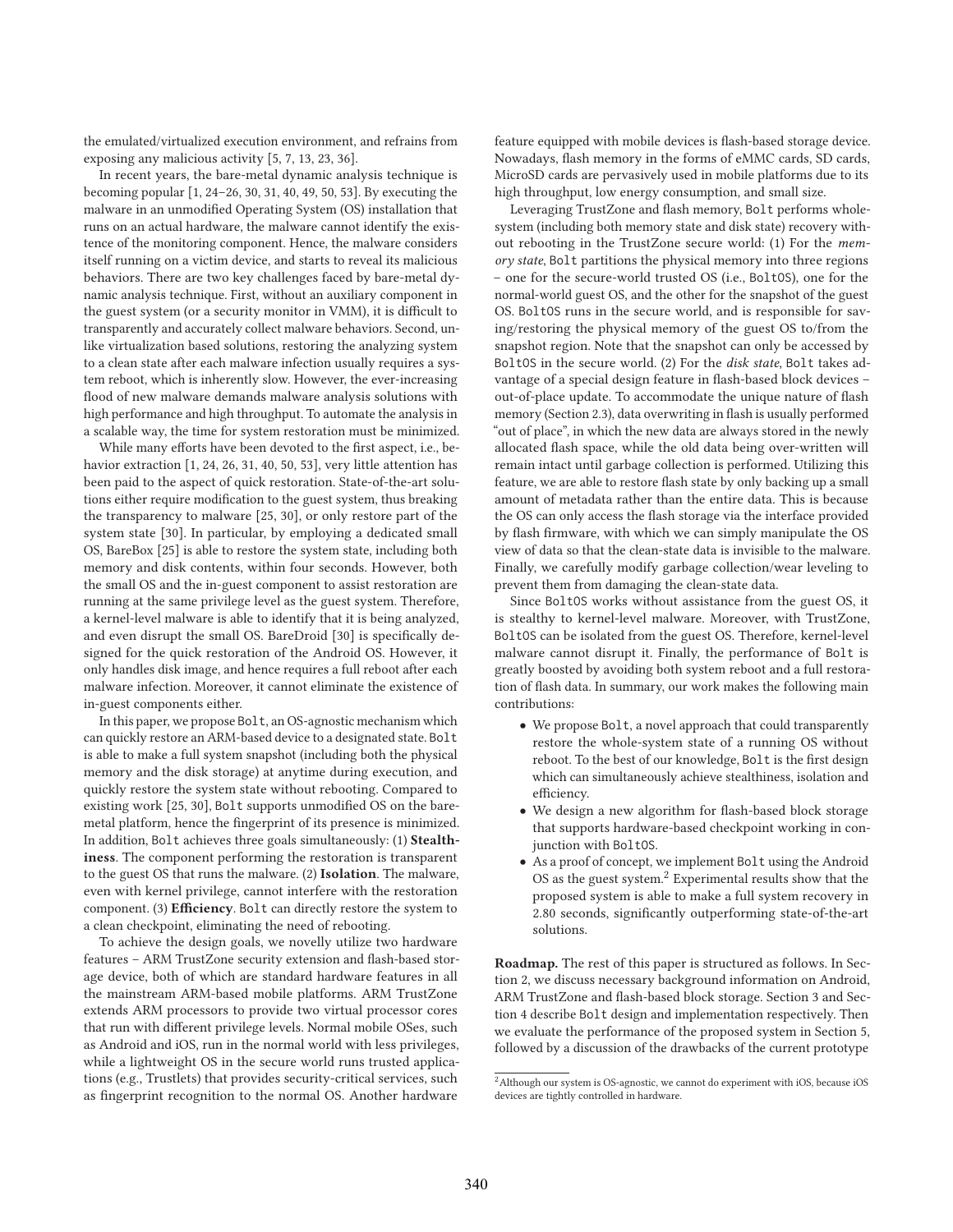and future work in Section 6. We review related work in Section 7. Finally, Section 8 concludes the paper.

# **2 BACKGROUND**

This section presents necessary background information of the proposed system. We first briefly introduce the design of the Android OS and its partitions. We then describe ARM TrustZone, a popular security extension to the ARM processors. This security feature is the root of trust in most mobile devices in the market. Finally, we introduce flash-based block devices, the most popular forms of storage media used in mobile devices.

## **2.1 Android**

Android is an open-source OS based on Linux kernel. It is specifically optimized for mobile devices like smart phones and tablets. Each Android application (i.e., app) is assigned a unique user ID, and runs in its own virtual machine (VM) instance, which is sandboxed to avoid accessing the rest of the system. The apps are written in the Java programming language, which are first compiled to bytecode for the Java virtual machine, and then translated to a customized Dalvik Executable (DEX) format. The app package is loaded into the address space of a VM, along with framework libraries that can be invoked to request for system services.

**Android partitions.** The Android system organizes its nonvolatile storage into several partitions: /boot, /recovery, /system, /data, /cache, /misc, etc. Each partition plays a distinct role and facilitates different functionality of the device. We briefly describe a few important partitions in the following:

- **Bootloader**: A non-filesystem partition that takes over the system after executing the proprietary device ROM. It initializes the SoC components such as DRAM, and then copies the kernel and ramdisk from the Boot partition into the memory.
- **Boot**: A non-filesystem partition flashed with an image containing the kernel and the ramdisk.
- **Recovery**: An alternative boot partition which serves for advanced recovery and maintenance operations.
- **System**: This partition contains the entire operating system except the kernel and the ramdisk. This includes the entire Android framework and the pre-installed system apps, such as the telephony.
- **Data**: This partition contains user data, e.g., user contacts, messages and user installed apps. Assuming that the system partition is unmodified, wiping this partition essentially performs a factory reset.

As a reboot-less system, Bolt needs to restore the non-volatile storage to a clean state, which only requires recovering the content in the System and Data partitions.

#### **2.2 ARM TrustZone and Its Usage in Android**

TrustZone is a security extension added to the ARM architecture [2]. It provides an isolated execution environment for sensitive tasks. In particular, it introduces two worlds, a *normal world* and a *secure world*. The security-critical workloads run in the isolated secure world, while the commodity OS runs in the normal world. Tasks

running in different worlds have different privileges to access system resources. The secure-world components are allowed to access all the resources system-wide, but the normal-world components are only allowed to access non-secure resources. The current execution environment is determined by the *NS* (non-secure) bit in the *Security Configuration Register (SCR)*, which can only be accessed when the processor runs in the secure world. When this bit is set, the processor is in the normal world. Otherwise, the processor is in the secure world. To switch to the other world, the privileged code needs to issue an SMC instruction, which traps the processor in the *Monitor* mode. In this mode, the processor has ultimate privilege. Apart from accessing secure resources, it is able to manipulate the registers in both worlds. As a result, the *Monitor* mode serves as the gate for world-switching.

One of the most important components in a TrustZone-based system is the *TrustZone Address Space Controller (TZASC)*. Registers of *TZASC* are mapped into the physical address of the SoC, and can be accessed via normal memory operations. By configuring *TZASC* in the secure world, the physical memory can be split into several regions with different security levels. With these configurations, secure world software can control whether a memory region can be accessed in both the secure and normal worlds, or can only be accessed in the secure world.

Newer Android systems comprise of two parts residing in two worlds. The normal Android OS, including a customized Linux kernel, framework libraries, and apps runs in the normal world. A lightweight trusted OS runs in the secure world and provides security-critical services to the normal Android OS. The secureworld OS essentially constructs a *Trusted Execution Environment (TEE)* for running trusted services. To request a security-critical service, the normal Android OS issues an SMC instruction, which traps the processor into the secure world. Based on the contents of registers or shared memory, the trusted OS is able to identify the intent of the request, and schedule a piece of trusted code (called Trustlet) to perform the actual computation. Finally, the results are sent back to the normal-world Android OS.

#### **2.3 Flash-based Block Devices**

Flash-based block devices (e.g., eMMC cards, SD cards, MicroSD cards and SSD drives) have been widely used to replace the conventional hard disk drives (HDD) due to their high I/O performance and low energy consumption. Particularly, popular flash products like eMMC cards and SD cards have dominated the storage media of mobile devices (e.g., smart phones, tablets, smart watches).

**Flash memory.** Flash memory is a non-volatile storage medium which can be electrically erased and reprogrammed. The flash memory family contains NOR-type and NAND-type flash. The NOR flash allows one-byte random access, and is usually expensive with relatively small capacity. Thus, it is commonly used to store executable program (e.g., bootloader). The NAND flash, however, is cheaper and has much larger capacity, thus it has been pervasively used in flash storage media. NAND flash stores information in an array of memory cells, which are grouped into blocks. The size of a block is usually a few hundred Kilobytes. A flash block is further divided into pages, each of which can be 512 bytes, 2 KB, or 4 KB. Note that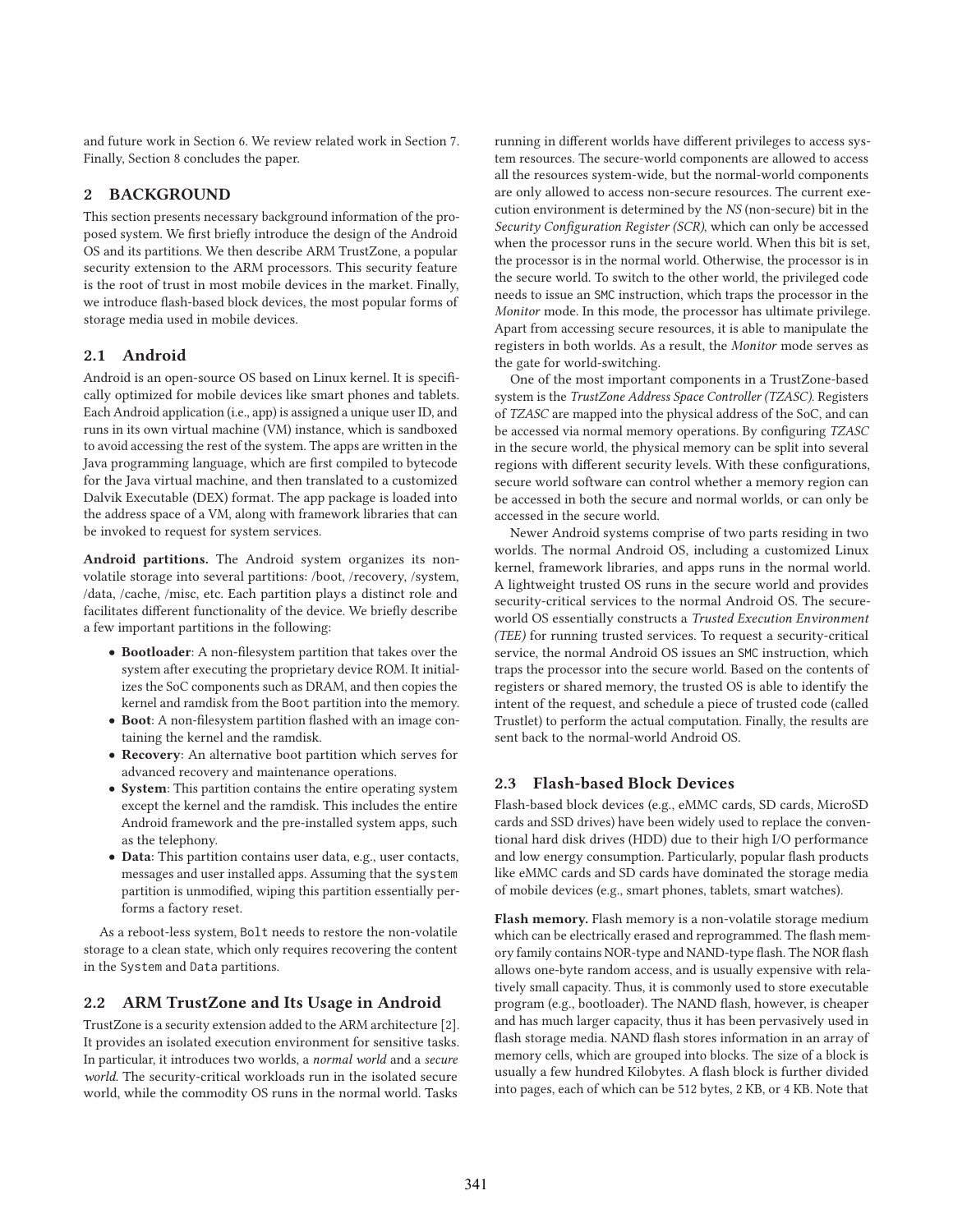

**Figure 1: Comparison of an overwrite operation between HDD and flash memory.**



**Figure 2: The architecture of a flash-based storage system using FTL. LPA: logical page addresses, PPA: physical page addresses.**

reading/writing flash is usually performed on the basis of pages, and erasure can only be performed on a block basis.

Compared to conventional mechanical HDDs, flash memory has completely different characteristics. First, a flash page cannot be re-programmed before it has been erased. However, since erase operations can only be performed on a block basis, overwriting a small page requires erasing a large block. This in return, requires copying out the valid data in the block, and writing them back after the block has been erased, leading to significant *write amplification*. To resolve such an issue, flash memory usually implements an outof-place update mechanism, in which when a page is overwritten, it simply stores the new data to a new empty page, and marks the old page as invalid. The invalid pages will be cleaned and the space will be reclaimed later by *garbage collection* (GC). Figure 1 shows a concrete example: For HDDs, when an over-write happens, the same physical storage is directly updated with the newly written data B. For flash memory however, to handle an overwrite, it places the newly written data B on a new physical page, and marks the page that previously stores A as invalid. GC is periodically performed to reclaim space occupied by invalid pages following these steps [42]: (1) select those blocks which satisfy certain reclaim criteria (e.g., the number of invalid pages exceeds a threshold) as victim blocks; (2) copy the valid data stored in the victim blocks to free blocks; (3) erase the victim blocks.

Second, each flash block only has a limited number (e.g., 10K) of program-erase (P/E) cycles before it is worn out and cannot reliably store information. To prolong the service life of flash memory, *wear leveling* is usually required, by which writes/erasures on flash memory are distributed evenly across the entire flash such that no single block will have significantly larger P/E cycles than others.



**Figure 3: Bolt work-flow.**

**Flash translation layer.** To be compatible with block-based file systems (e.g., EXT4, FAT32), a flash storage medium is usually used by emulating it as a block device (we call it a *flash-based block device*). This can be achieved by introducing a special *Flash Translation Layer (FTL)*, which transparently manages the special nature of raw flash and provides a block-based access interface. As it is shown in Figure 2, FTL translates the logical page addresses (LPA) from the upper layer (e.g., file systems) to the physical page addresses (PPA) of the underlying raw flash. This requires a data structure which can maintain the mappings between LPAs and PPAs.

## **3 DESIGN**

This section presents the design of Bolt. We start with describing our threat model and assumptions. We then give an overview of Bolt. Finally, we elaborate the design details of memory recovery and flash recovery in Bolt, respectively.

### **3.1 Threat Model and Assumptions**

In Bolt, we consider aggressive malware which can obtain ultimate privilege in the normal-world Android system. That is, it can execute arbitrary code in all the privilege levels of the system, including kernel. This can be achieved by exploiting kernel vulnerabilities to escalate privileges. With kernel-level privilege, we assume the malware could further break protections enforced by SELinux policies. In this way, it could obtain write permission to system partitions.

We assume that the guest system relies on TrustZone-based TEE for security-critical services. In practice, almost all the smartphones available in the market today are equipped with TrustZone, and newer releases of Android have even standardized the interface between the TEE and the normal-world Android OS [18]. Bolt relies on existing code in Android to invoke the snapshot services in the secure world. Therefore, Bolt does not require any modifications into the Android system. In addition, we assume that the lightweight OS in the secure world, i.e., BoltOS, is resilient to attacks from normal world. This is a widely acceptable assumption in the domain of TrustZone-based security solutions, although we admit that there are some real-world attacks that could compromise the TrustZone secure world [27].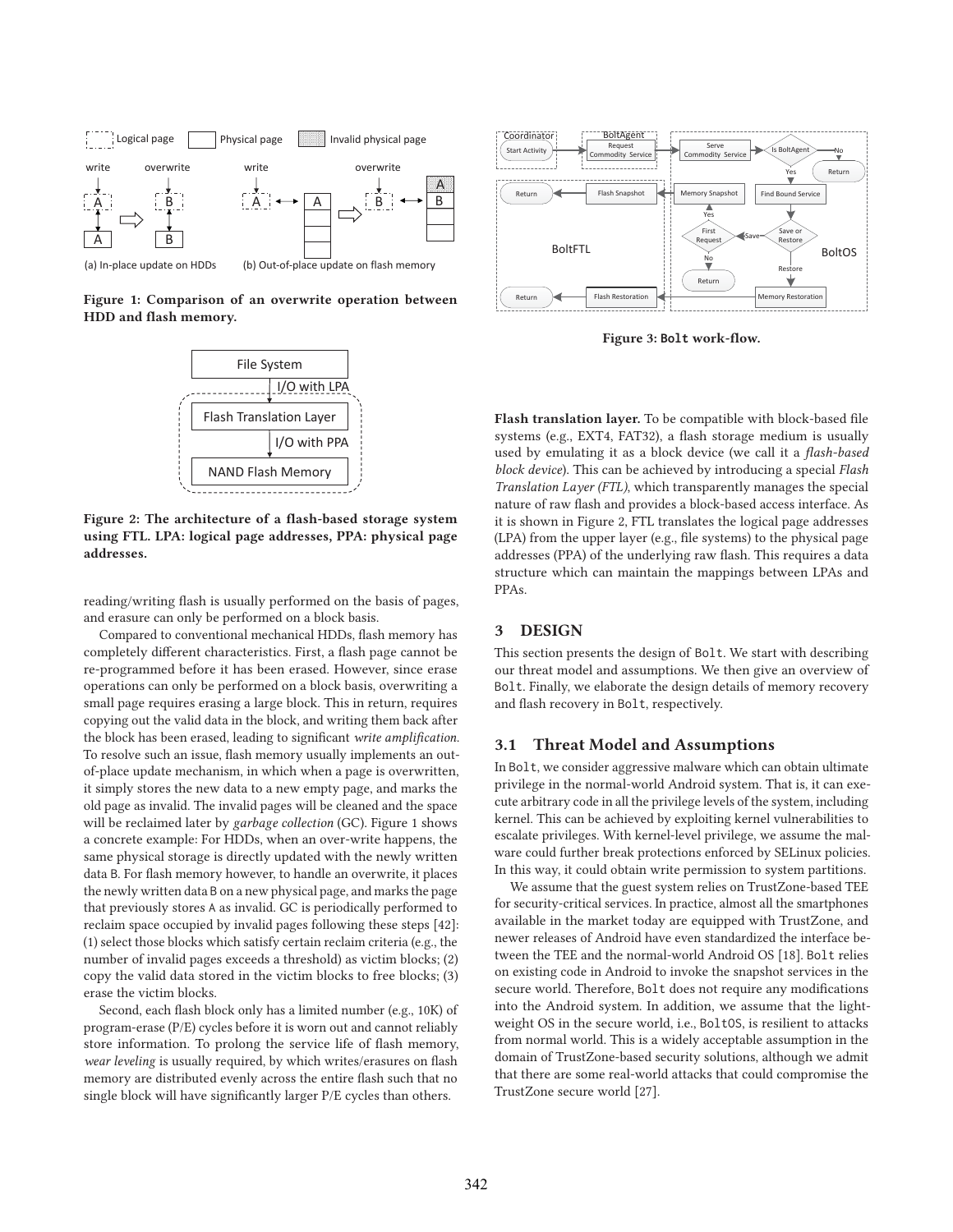

**(a) Overview of the normal-world Android OS and secure-world BoltOS. Shaded com-(b) Architecture overview. Shaded memory regions ponents are newly added. As shown in the Figure, the entire Android system is unmod-are secure resources that cannot be accessed by the ified except for a trivial non-suspicious user space app, BoltAgent. normal-world Android System.**

**Figure 4: System overview**

#### **3.2 Overview**

Bolt comprises of four main components: BoltAgent, BoltOS, BoltFTL, and Coordinator (see Figure 3).

First, an in-guest app called BoltAgent runs in the Android system (Figure 4a). This app is not suspicious in the sense that it does nothing other than invoking two different requests of commodity security services that are already implemented in the TEE of the Android system, such as fingerprint recognition or trusted keyStore. BoltOS in the secure world receives the requests from BoltAgent as cues for save/restore operations.

Second, in the secure world, we run BoltOS, a lightweight OS that is responsible for handling commodity security service requests and add-on restoration services. In particular, a commodity security service, such as fingerprint recognition, is bound with the save service, and another service, such as keyStore, is bound with the restore service. As shown in Figure 3, when BoltOS receives a request from BoltAgent, apart from serving the ordinary commodity request, BoltOS executes the corresponding add-on restoration service. A snapshot includes two parts – one for memory and the other for disk. BoltOS handles memory snapshot directly (Section 3.3), and forwards the disk snapshot request to the flash firmware, which we will describe in the next paragraph. We set aside a physical memory region of equal size with that used in the guest system (Figure 4b). To take a memory snapshot, BoltOS simply copies the entire physical memory assigned to the guest to the snapshot memory. In addition, the processor contexts, including the general purposed registers, *Current Processor State Register (CPSR)*, and *Translation Table Base Register (TTBR)*3, etc. are saved in BoltOS. The restoration of physical memory is the reverse operation to snapshotting.

Third, BoltFTL is a piece of customized flash firmware. It receives customized SCSI commands [19] from BoltOS to perform save and restore operations to the flash. Taking advantage of the out-of-place update feature of flash, it is able to efficiently save and restore the content of the entire flash without time-consuming overwriting. Specifically, after receiving a save command, BoltFTL

triggers an active garbage collection to store the clean-state data more compactly in flash blocks, and backs up the essential FTL metadata (e.g., the mapping table, which records the mappings between LPA and PPA) to a few reserved flash blocks. BoltFTL also regulates the write operations issued from the upper layer such that they will not overwrite those flash blocks that store the clean-state data. Garbage collection in BoltFTL is also revised such that the flash blocks storing the clean-state data will not be reclaimed. After having received a restore command, BoltFTL simply restores the backup metadata. Since the flash blocks storing the clean-state data are intact, the flash can be directly restored to the clean state. The details of BoltFTL will be elaborated in Section 3.4.

Finally, a Coordinator (Figure 4b) in a separate PC connects the guest device through the Android Debug Bridge (ADB) utility. It downloads the malware to the Android device, and invokes the BoltAgent to issue a save command to take a system snapshot after system boot and to issue a restore command whenever an analysis is completed. Note that these requests are issued from the normal-world Android system, which is subject to exploit. For example, the infected Android could issue a save command after infection. Therefore, the following restore commands would restore the system to the saved infected state. Taking another example, the infected Android system could simply refuse to route these commands to the secure world, leading to Denial of Service (DoS) attacks. We address the first issue by only accepting the save command for once and ignoring the others. Therefore, only the clean state after system boot can be saved. For the second issue, we set up a watch dog in the secure world. After a certain period of in-activeness, a restore command is forced to be executed.

#### **3.3 Memory Recovery**

This section describes how BoltOS makes memory snapshot of the running system. To begin with, we briefly introduce the architectural design of the ARM processors.

**ARM architecture.** Almost all the modern OSes work on virtual memory. ARM processors support virtual memory by a *Memory Management Unit (MMU)* and a set of auxiliary system configuration registers. Specifically, when the M bit of the *System Control*

 ${}^{3}\mathrm{The\ TTBR\ register}$  is the pointer to the first level page table, similar to CR3 in x86 processors.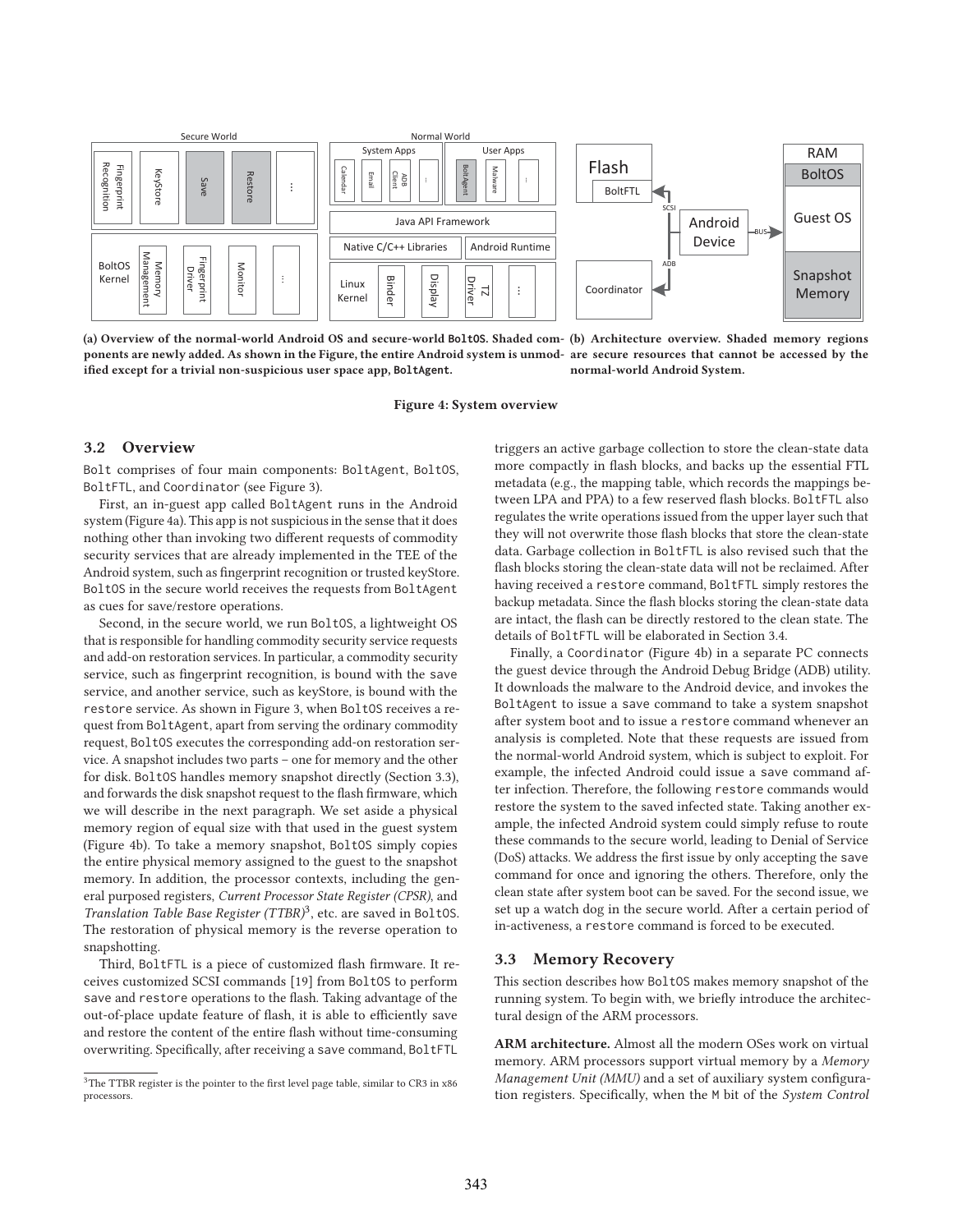*Register (SCTLR)* is set, the MMU is enabled. The following memory accesses will first go through the page tables that translate the virtual addresses to the actual physical addresses. The page table is a multi-level data structure, with the first-level base address pointed by the *Translation Table Base Registers (TTBR)*. To speedup address translations, ARM processors have a built-in *Translation Lookaside Buffer (TLB)* that caches the recently executed page translations. A TLB entry is indexed by the corresponding virtual address, plus a *Address Space Identifier (ASID)* that is uniquely assigned to individual tasks. Therefore, during task switches, the TLB does not need to be flushed.

In an ARM processor with TrustZone support, most of the system registers are banked, meaning that they have different copies in each world. This greatly simplifies the implementation of a standalone OS in the secure world. In particular, during world switches, the page table is automatically switched to the copy that is previously set in the destination execution environment, without the need to update TTBRs. In addition, the NS bit which indicates the current execution environment is also used to index a TLB entry, making TLB flushing unnecessary.

**Snapshot and Restoration.** Since BoltOS runs in an isolated execution domain, there is no circular dependencies between the physical memory and the processor context, which occur in inguest restoration solutions [25].

The first step of making memory snapshot is to save the raw physical memory. In Bolt, we symmetrically partition the physical memory into two regions – one is loaded with the guest system, and the other is used to hold the snapshot of the guest system. The first region is a non-secure resource that can be access by both worlds, while the second one can only be access by BoltOS. Saving and restoring the physical memory is straightforward – BoltOS only needs to copy the guest physical memory to and from the snapshot region.

The physical memory is tightly coupled with the processor context. Changing physical memory without recovering the processor context will crash the system. For example, the new TTBR may point to a memory region that contains invalid entries in the snapshot image. As a result, the MMU immediate detects the unmapped virtual address and triggers a data abort. In BoltOS, apart from restoring the general purpose registers, we also recover the TTBR, SCTLR, and ASID registers. In addition, TLB is flushed to avoid recycling use of the same ASID at the time of saving and restoring.

#### **3.4 Flash Recovery**

Barely restoring the state of physical memory and processor is not enough, since the state of peripherals may be inconsistent with the system being recovered. Take flash as an example, after the memory is recovered, the kernel, which maintains data structures related to the file system, anticipates a matching back storage, which in fact has been infected. This inconsistency of critical data structures may cause system crash. More seriously, malware may retain a copy of itself in the non-volatile flash, which may be activated later to infect the recovered system. Therefore, it is necessary to save and restore the content stored in flash as well. Restoring flash by overwriting the entire content is time consuming, since flash is "update unfriendly" (Section 2.3). This will be exacerbated when the flash has a large capacity.

To enable fast recovery of flash, we take advantage of its outof-place update feature. This special feature of flash ensures that during malware analysis, the malware cannot corrupt the cleanstate data (specifically, the content) by over-writing them, which can be used to restore the clean state later. In addition, to avoid those data being damaged by garbage collection/wear leveling during malware analysis, we customize the flash firmware (FTL) by carefully modifying the existing garbage collection and wear leveling implementation in FTL. Note that modifying FTL is advantageous, since it stays between the OS and the raw flash, and is transparent to the OS. This allows our design to be resistant to malware that can obtain a kernel-level privilege.

The resulting design, BoltFTL, can support fast flash restoration after malware analysis. In the following, we will elaborate the main operations of BoltFTL. We mark off these operations into three phases. In the first phase, following the *save* command received from BoltOS, BoltFTL takes a snapshot of the clean-state flash. This phase is executed only for once because BoltOS only responds to the first *save* command. Then, in phase two, malware begins execution and infects the flash. Our customized BoltFTL ensures that malware can never damage pages storing clean-state data. In the final phase, BoltFTL recovers the flash to the saved snapshot directed by the *restore* command from BoltOS. After this, BoltFTL is ready to enter phase two.

**Phase 1: Malware analysis in-preparation.** In this phase, BoltFTL performs necessary operations to facilitate flash restoration. In particular, after receiving the customized *save* SCSI command, it performs the following steps to backup the clean-state data.

First, BoltFTL will trigger an active garbage collection such that user data can be stored in a compact manner. Specifically, BoltFTL marks the blocks having invalid pages as victim blocks, copies the valid data in these victim blocks to free blocks, updates the corresponding mappings, and finally, erases the victim blocks.

Second, BoltFTL makes a backup of essential metadata (such as the mapping table) to facilitate restoration. Note that the metadata is usually much smaller in size compared to the stored data. Like other reserved blocks (e.g., blocks reserved for wear leveling and bad block management), the blocks containing metedata backup are invisible to the upper layer. Phase one is execute only for once. Therefore, the clean-state metadata is backed up only for once. After metadata backup, the flash is ready to accept I/O requests issued by malware.

**Phase 2: Malware analysis in-motion.** During the malware analysis, BoltFTL carefully regulates flash operations to protect the integrity of the clean-state data in the reserved flash blocks:

- *Read.* A read operation does not affect flash integrity. Therefore, BoltFTL simply follows the same logic as that used in a conventional FTL.
- *Write*. As with a conventional FTL, BoltFTL adopts an out-ofplace update mechanism to handle write operations. When allocating a free page, BoltFTL ensures that a page containing clean-state data or backup of metadata is *never* selected.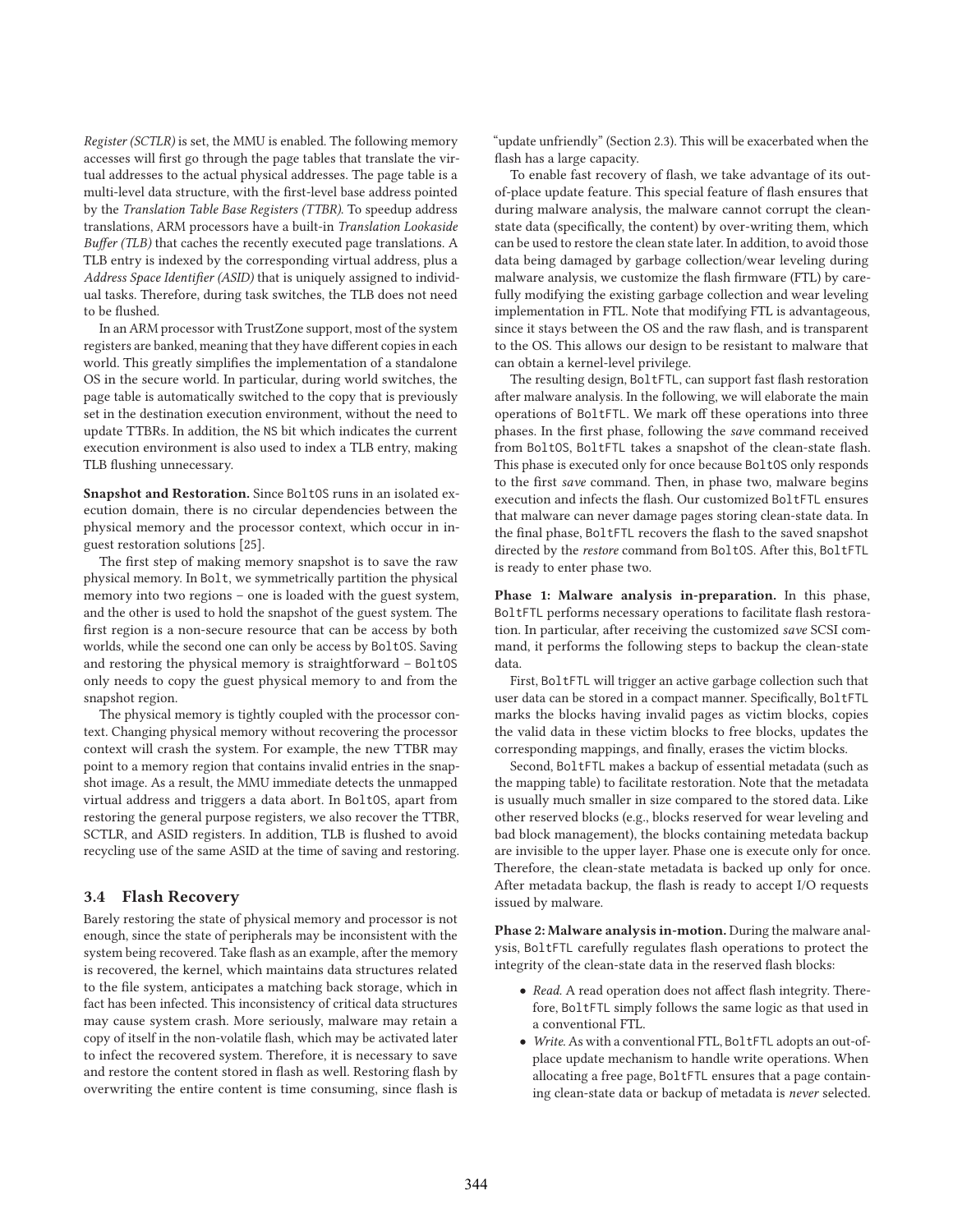- *Garbage collection.* As mentioned earlier, BoltFTL also performs out-of-place updates, meaning that each write operation will be performed on a new flash page. Therefore, garbage collection is essential for the removal of stale data. To ensure that the clean-state data are stored intact, BoltFTL modifies garbage collection so that blocks storing clean-state data are *never* selected as victim blocks.
- *Wear leveling.* As BoltFTL does not reclaim the blocks storing clean-state data during garbage collection, the P/E cycles of these blocks would not increase over time. Eventually, uneven P/E cycles will appear among the blocks storing cleanstate data and the others. To prolong the life of the flash, BoltFTL customizes wear leveling with the following logic that ensures an even P/E cycle distribution. (1) Whenever a free block is allocated for data writing, a wear leveling checking is performed. (2) If the P/E cycle of the block (denoted as A) is higher than the average P/E cycle of all the blocks by a certain threshold, wear leveling is performed. (3) To perform wear leveling, BoltFTL selects the youngest block (i.e., the block with the least  $P/E$  cycles, which is denoted as  $Y$ ) as the new block for data writing. (4) If  $\mathbb {Y}$  contains clean-state data, BoltFTL copies the clean-state data to the previously allocated block (i.e.,  $A$ ), erases the young block  $Y$ , and finally selects Y as the final block for data writing. Moreover, the mapping table and other metadata are updated accordingly.

**Phase 3: Recovery from malware analysis.** BoltOS sends a *restore* command to BoltFTL to notify the restoration of the flash. Upon receiving this command, BoltFTL simply discards the old metadata and activates the backup metadata by coping them to the RAM of the flash controller. In this way, the flash can be instantly restored to the clean state. Note that the reserved blocks storing backup metadata is never modified during phase two and phase three.

### **4 IMPLEMENTATION**

We have implemented a proof-of-concept prototype for Bolt on an i.MX 6Quad SABRE experiment board, which integrates a four-core ARM Cortex-A9 processor, 1 GB DDR3 DRAM and 256 KB SoC internal RAM (iRAM). In the normal world, we run an Android 7.0 OS. Our prototype implements all the designed functions, except that we do not provide commodity security services in BoltOS. In fact, the trusted OS in the secure world is proprietary property in all the commercial products. In BoltOS, we only implement the save and restore services. In Android, the BoltAgent invokes a customized interface directly to kernel to request these services. We connect to our i.MX experiment board a programmable flash board LPC-H3131 [28] through USB interface. The flash board holds the System and Data partitions of the Android system. BoltFTL is built based on OpenNFM [8], an open source NAND flash controller framework. In the following, we detail the implementation of BoltOS and BoltFTL.

#### **4.1 BoltOS**

After the proprietary device ROM, BoltOS resumes execution in the secure world, and initializes itself within iRAM, which is a separated on-chip memory other than DRAM. In this way, we can symmetrically allocate the whole DRAM to the Android system and snapshot image. In particular, BoltOS configures the TZASC so that the first 512 MB of DRAM is set to be a non-secure resource for the Android system and the remaining 512 MB of DRAM is set to be a secure resource for snapshot storage. Finally, it loads the Android bootloader to the DRAM region assigned to the Android system, and switches to the normal world to run the Android bootloader, which further boots the Android OS.

The type of service requested by BoltAgent is indicated by the r0 register. BoltOS is linked with the newlib C library [46] for embedded systems. Hence, we can readily invoke standard C library functions such as memcpy to speed up memory saving and restoring. In total, BoltOS consumes less than 30 KB memory in iRAM, including 16 KB for page tables.

### **4.2 BoltFTL**

We have implemented a prototype of BoltFTL using OpenNFM [8], an open source NAND flash controller framework. OpenNFM uses an architecture consisting of three layers. The highest layer mainly handles mappings between the LPA from upper layer and the PPA in raw flash, so that the flash-based storage device can provide a uniform block device interface to file systems. The middle layer mainly takes care of wear leveling and bad block management. The lowest layer provides a raw flash abstraction, handling the physical characteristics of different flash chips. We customized OpenNFM to work with LPC-H3131 [28], a development board equipped with 180 MHz ARM microcontroller, 512 MB NAND flash, and 32 MB SDRAM. The flash has 128 KB block size and 2KB page size, thus the entire NAND flash has 4,096 erase blocks, and each block is composed of 64 pages. Each mapping entry can be represented by 3 bytes, therefore the mapping table occupies 6 blocks.

In BoltFTL, to receive the save and restore commands from BoltOS, we take advantage of the reserved operation codes of SCSI commands [19]. Specially, we adopt an SCSI command with operation code *0x61H* to inform BoltFTL to start performing save operations, and adopt an SCSI command with operation code *0x62H* to inform BoltFTL to start performing restore operations.

# **5 EVALUATION**

In this section, we evaluate the proposed system. First, we measured the time required to restore the guest Android system. We also break down the whole process to discover the most time consuming stage. Since the restoration time is highly dependent on the configuration of a real hardware, we also measured the time spent with different configurations of hardware. Following this, we dissected the time spent on flash restoration. Finally, we measured the runtime performance of flash access with our modified firmware. If the performance is severely influenced, the malware may observe such environmental change and refuse to expose malicious behaviors.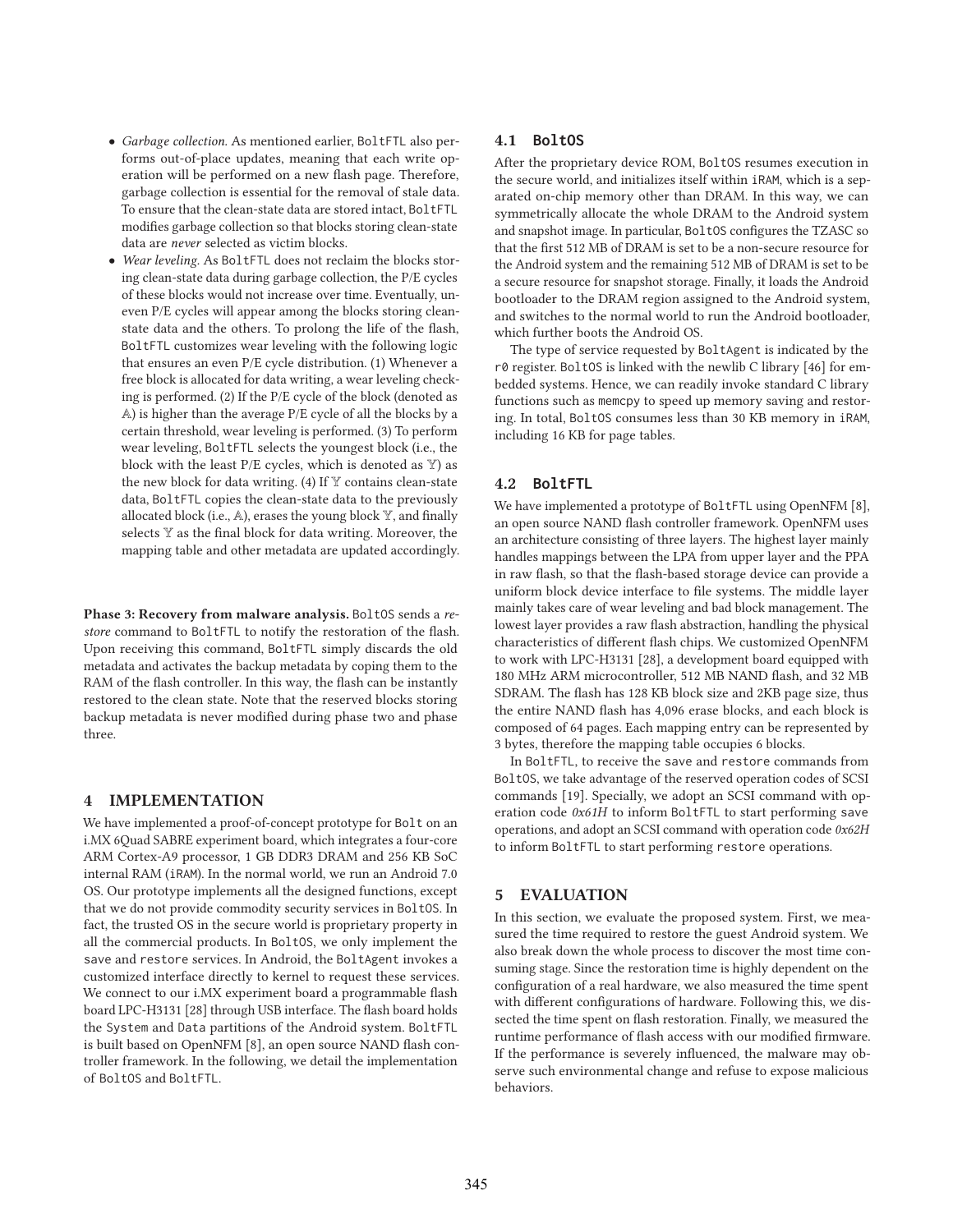

**Figure 5: Restoration timeline**

**Table 1: Time breakdown for restoring the guest system (in** μ**s).**

| World Switch | <b>Memory</b>      | Context            | Flash              |
|--------------|--------------------|--------------------|--------------------|
|              | <b>Restoration</b> | <b>Restoration</b> | <b>Restoration</b> |
| 19           | 2798087            | 23                 | 433917             |

**Table 2: Memory restoration under different physical memory sizes.**

| <b>Memory Size (in MB)</b> | 384 | 448                     | 512 |
|----------------------------|-----|-------------------------|-----|
| Time (in $\mu$ s)          |     | 2092653 2445271 2798087 |     |

# **5.1 Restoration Performance**

We report the device restoring time in this section. As our experiment board has only 1 GB DRAM, we measured the time required to restore an Android system with 512 MB physical memory. The flash has 512 MB storage, and BoltFTL is able to recover the entire contents at a time. All the experiments ware performed for at least 10 times, and the averaged time is reported.

**Breakdown measurements.** Figure 5 shows the timeline of a restoration process. After receiving the restoration command, BoltOS issues the customized SISC command to BoltFTL. This process is non-blocking, therefore, BoltOS immediately begins to restore the physical memory and processor context. Finally, BoltOS transfers control to the guest system to resume execution at the time snapshot was taken. Note that in our experiments, the time required to restore the physical memory is far longer than that required to restore the flash. Hence, only the upper line in Figure 5 accounts for the time spent on system restoration.

To measure the time spent on each stage, we utilized the *Performance Monitor Unit (PMU)* available in our experiment board, and counted the CPU cycles spent. The time required was calculated as the elapsed cycles divided by the processor frequency. We temporarily disabled the Linux perf support in the normal world to eliminate its interference with the PMU state. We cannot measure the exact time spent on command transmission, because the clocks in BoltOS and BoltFTL are not synchronized. Rather, we recorded in BoltOS the time spent on command transmission and flash restoration as a whole. In Table 1, we list a breakdown measurement of time spent on each stage. As shown in the table, most of time was spent on the memory restoration. Based on the timeline shown in Figure 5, the total time to recover the system is 2.80s.

**Restoration under varying memory sizes.** We also assigned different sizes of physical memory to the guest system. Restricted



**Figure 6: Throughput comparison between OpenNFM and BoltFTL. SR - sequential read, RR - random read, SW - sequential write, RW - random write**

by the size of DRAM on the device, the maximum tested size is 512 MB. In addition, Android system has minimal requirement for physical memory. Therefore, we only tested memory sizes between 384 MB and 512 MB. As shown in Table 2, the time consumption basically follows a linear relationship with the restored memory size. Note that the time for memory restoration depends on not only the physical memory size, but also the underlying SoC. A more advanced chip with a powerful processor and high memory bandwidth could further reduce the restoration time.

**Evaluating the efficiency of flash restoration.** To restore a flash-based block device, BoltFTL simply activates the backup metadata to replace the current one in the RAM (equipped with the flash-based block device). In our evaluation with LPC-H3131, this takes approximately 0.43s.

## **5.2 Flash Runtime Performance**

BoltFTL is a customized flash firmware incorporating specifically designed strategies that feature snapshot function for the whole chip. To figure out how these strategies affect the performance of the flash, we used the AndroBench storage benchmark to measure the performance of the default OpenNFM and BoltFTL. We set the buffer sizes for sequential and random accesses to 32768 KB and 4 KB respectively (default values). As shown in Figure 6, we have the following observations.

(a) The throughput of read performances measured in BoltFTL is almost the same as the default OpenNFM. Indeed, read operations do not make any modification to the flash state, so the logic to process read operations is the same in BoltFTL and OpenNFM.

(b) The throughput of write operations measured in BoltFTL is slightly lower (2%) than the default OpenNFM. The introduced overhead is caused by the following reasons. (1) To increase the write throughout, FTL prepares a certain number of free blocks for upcoming writing operations in advance. This means these blocks need to be reclaimed by GC beforehand. However, when running with BoltFTL, the firmware does not select the blocks storing the clean-state data as victim blocks in GC, which inevitably increases GC frequency slightly to satisfy the demand of free blocks. (2)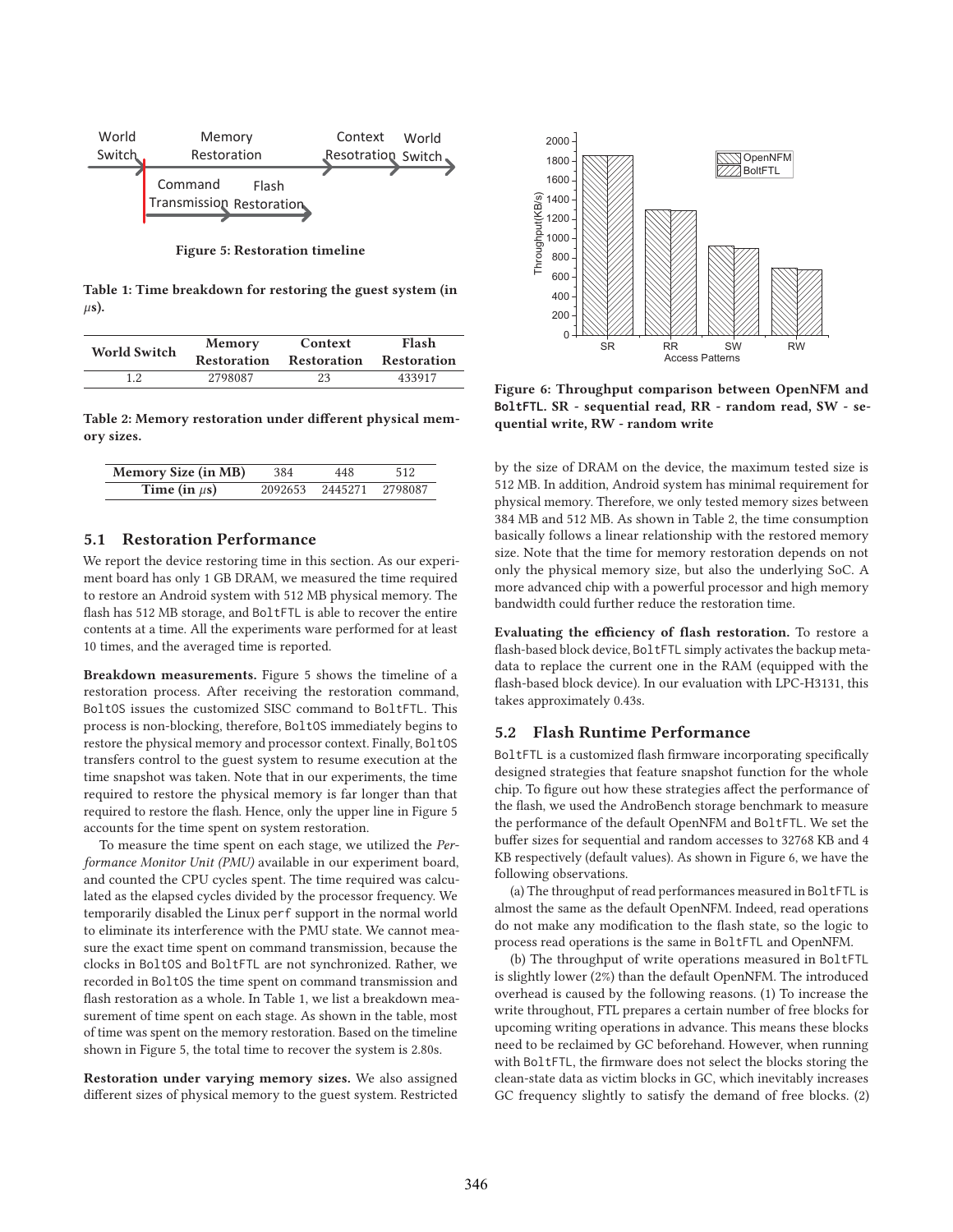GC in BoltFTL introduces much more uneven P/E cycles among flash blocks than default OpenNFM. To prolong the lifetime of the flash-based block device, in BoltFTL, wear leveling is invoked more frequently to ensure that programmings/erasures distribute evenly across the entire flash.

# **6 DISCUSSION AND FUTURE WORK**

**Decreased flash capacity.** To protect the blocks that hold the clean-state data, BoltFTL never reclaims these blocks for reuse. Therefore, operations that need new block allocations will be influenced. For example, if the malware deletes a file that exists in the snapshot image, the number of available logical blocks is increased accordingly, whereas the number of total reclaimable physical blocks is not. As a result, the flash capacity is decreased. Fortunately, a clean Android system partition only occupies 268 MB in our build, indicating that there is at most 268 MB of storage loss. This will not be a problem for modern commercial flash-based block devices with high storage capacities.

**Ware-and-tear artifacts.** Bolt assumes that the malware could not distinguish it is being analyzed by running it in a bare-metal hardware without modification to the guest. However, as revealed by Miramirkhani et al. [29], more sophisticated evasive malware is able to exploit the "wear and tear" artifacts that inevitably occur on devices of real users, but not in-lab devices, to identify it is being analyzed. The authors also developed a statistical model to aid building system images that exhibit a realistic "wear and tear" state. Note that their findings do not indicate bare-metal analysis can be largely detected. Rather, existing solutions, including Bolt, can improve the fidelity by further taking the "wear and tear" artifacts into consideration.

**Self restoration.** In the current prototype, BoltOS in the secure world is only responsible for taking snapshot and making restoration for the normal-world guest system as required. However, in a real-world setting, BoltOS should also provide security services for the commodity guest OS. To exhibit a consistent view for the guest OS after restoration, the statuses of security services in BoltOS should be restored as well. Chicken-and-egg problem occurs here because there is no lower level execution domain than the Trust-Zone secure world to restore the status of BoltOS. In practice, this inconsistence would cause exceptions to apps in the guest system. For example, the security service typically returns a fault code to the guest if it cannot find a session associated with the guest-provided session id. Fortunately, the security services can be recovered after re-establishing the session. Moreover, for BoltOS, we do not need to restore the entire OS status as is done for the guest OS. Application level restoration, which has been well studied [34], could be employed for the purpose of security service restoration.

**Selective restoration.** Our prototype takes memory snapshot by simplify saving the entire physical memory assigned to the guest. However, there exists a lot of unused pages that do not need to be restored. As the physical memory becomes large, more time is wasted on copying unimportant pages. In the future, we plan to employ VM introspection techniques [22] to analyze the structure of physical memory, and only take snapshot of the pages in use.

# **7 RELATED WORK**

This section reviews approaches used in malware analysis on both bare-metal and emulated platforms. We focus on the bare-mental setting, as it leaves minimal artifacts for the malware. We describe two fundamental challenges and their solutions in this setting – system restoration and malware behavior extraction. Finally, we introduce several works that take advantage of ARM TrustZone or flash for security purposes.

# **7.1 Malware Analysis on Bare Metal**

**System restoration.** BareDroid [30] provides a quick restore mechanism that makes the bare-metal analysis of Android applications feasible at scale. However, it only restores the disk state of the system, so a reboot is needed to fully recover the system status. Bolt performs a complete system restoration including both memory and flash disk. BareBox [25] is a quick restoration system for bare-metal analysis on x86 machines. Both Bolt and BareBox are rebootless systems. In addition, they both enable the memory restoration by splitting the physical memory into two parts, and rely on a separate OS to take snapshot and make restoration. Regarding disk restoration, BareBox relies on an overlay-based mirror disk, whereas Bolt relies on a customized flash firmware. The separated OS in Bare-Box runs with the same privilege as the guest system, so it can be easily detected by kernel-level malware, and even be disrupted. In Bolt, we employ ARM TrustZone to implement an isolated OS. In addition, existing works require in-guest components to assist restoration, whereas Bolt is completely transparent to the guest. This is made possible by a non-suspicious agent app that issues requests for security services that already exist in the system.

**Behavior extraction and analysis.** LO-PHI [40] leverages additional hardware sensors to monitor the disk operation and periodically poll memory snapshots. It achieves a higher transparency at the cost of incomplete view of system states. BareCloud [26] is an armored malware detection system; it executes malware on a bare-metal system and compares both disk-level and network-level activities of the malware with other emulation and virtualizationbased analysis systems for evasive malware detection. The disklevel activity is extracted by comparing the effected disk status with the initial state. The network-level activity is captured on the wire directly. These works focus on malicious behavior extraction on bare-metal systems without installing any in-guest software components, while Bolt focuses on quick restoration after each malware infection.

Placing analytic code in the guest could significantly simplify the process of malicious behavior extraction. TaintDroid [12] is a system-wide information flow tracking tool. It provides variablelevel, message-level, method-level, and file-level taint propagation by modifying the original Android framework. TaintART [44] extends the idea of TaintDroid on the most recent Android Java virtual machine Android Runtime (ART). VetDroid [55] reconstructs the malicious behavior of the malware based on permission usage, and it is applicable to taint analysis. DroidTrace [56] uses ptrace to monitor the dynamic loading code on both Java and native code level. Although these tools attempt to analyze the target on realworld devices to improve transparency, the modification to the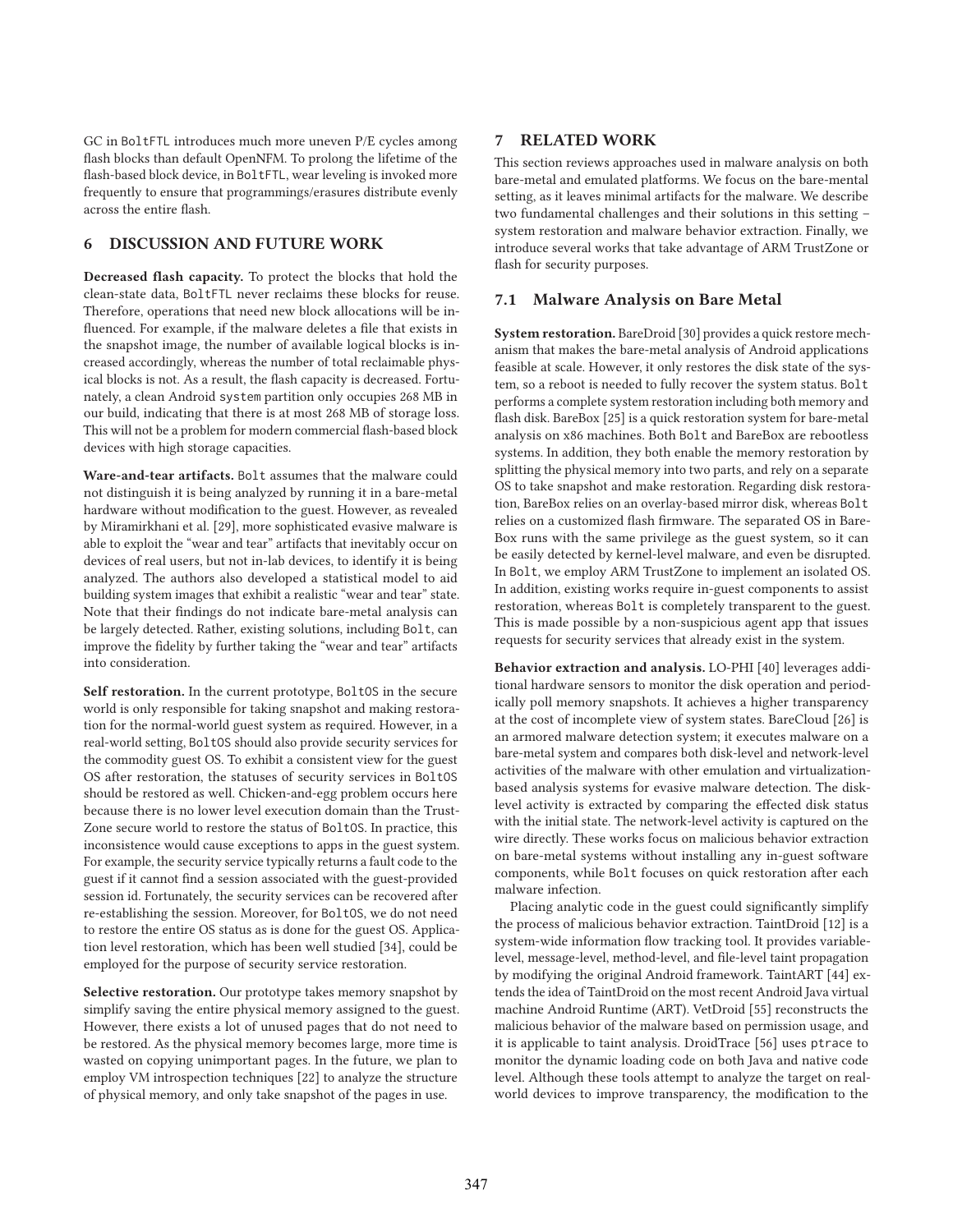Android framework leaves some memory footprints or code signatures, and the ptrace-based approaches can be detected by simply check the /proc/self/status profile. Moreover, these systems are vulnerable to privileged malware.

Zhang et al. [53] propose MalT, a bare-metal debugging tool for malware analysis. Its core idea is to use System Manage Mode (SMM), a special CPU mode in x86 architecture, to increase the debugging transparency. Ninja [31], a follow-up system of MalT, provides a transparent malware analysis framework on ARM platform. Willems et al. [49] used branch tracing to record all the branches taken by a program execution. As pointed out in the paper, the data obtainable by branch tracing is rather coarse and this approach still suffers from a CPU register attack against branch tracing settings.

#### **7.2 Malware Analysis via Sandboxing**

DroidScope [52] rebuilds the semantic information of both the Android OS and the Dalvik virtual machine based on QEMU. CopperDroid [45] is a VMI-based analysis tool that automatically reconstructs the behavior of Android malware including inter-process communication (IPC) and remote procedure call interaction. Droid-Scibe [9] uses CopperDroid [45] to collect behavior profiles of Android malware, and automatically classifies them into different families. Since the emulator leaves footprints, these systems are naturally not transparent.

Ether [11] is a malware analysis framework based on hardware virtualization extensions (e.g., Intel VT). It runs outside of the guest operating systems by relying on underlying hardware features. BitBlaze [39] and Anubis [3] are QEMU-based malware analysis systems. They focus on understanding malware behaviors, instead of achieving better transparency. V2E [51] combines both hardware virtualization and software emulation. HyperDbg [14] uses the hardware virtualization that allows the late launching of VMX modes to install a virtual machine monitor and run the analysis code in the VMX root mode. SPIDER [10] uses Extended Page Tables to implement invisible breakpoints and hardware virtualization to hide its side effects. However, Ether, BitBlaze, Anubis, V2E, HyperDbg, and SPIDER all rely on easily detected emulation or virtualization technology [7, 35–37] and make the assumption that virtualization or emulation is transparent from guest-OSes.

More subtle, anti-anti-analysis technique for emulated environment has also been developed. It enjoys both the benefits of scalability in emulation-based analysis and high coverage in bare-mental analysis. In particular, with Droid-AntiRM [47], the analytic component is able to detect the condition statements that could trigger the malicious behaviors and rewrite them on the fly to force a malicious path. However, we regard it as a start of a new round of arms-race between the malware writers and detectors. A definitive solution could be bare-metal analysis that leaves no artifact at all.

## **7.3 TrustZone-based Isolation Systems**

TrustZone provides an isolated execution domain apart from the commodity OS. Based on it, a lot of work has been proposed to meet various security requirements. TrustDump [43] builds an isolated environment to reliably dump the physical memory contents to a peripheral in case the guest OS is compromised or crashed. BoltOS augments TrustDump by also supporting memory restoration. Trusted Language Runtime (TLR) [38] and TrustShadow [16] are two systems that shield unmodified applications from a hostile OS. TZ-RKP [4] and Sprobes [15] monitor critical operations of an OS by routing privileged operations to the secure world for inspection. CaSE [54] extends TrustZone to execute self-contained applications inside the cache to defeat DRAM attacks.

#### **7.4 Data Protection in Flash Memory**

A few existing works explored data protection techniques in flash memory. DEFY [33] and DEFTL [21] investigated techniques which can hide sensitive data into the flash media. As another important direction of data protection, secure deletion ensures that sensitive data can be completely removed from storage media. NFPS [20] and TedFlash [6] explored novel techniques which can irrecoverably remove sensitive information stored in flash.

## **8 CONCLUSION**

Dynamic analysis on bare-metal is a promising technique to reveal the malicious behaviors of evasive malware. This work focuses on a less studied, but important topic in bare-metal dynamic analysis, i.e., quickly restoring the guest system to a clean state without exposing any instrumentation indicators. The proposed solution, Bolt, takes advantage of two hardware features that are widely used in mobile platforms, to develop a reboot-less restoration solution without any modification to the guest system. With this spotless "sandbox", the state-of-the-art malware is not able to identify that it is being analyzed. This is particularly valuable for building a scalable bare-metal analysis platform with high throughput, especially considering the ever-growing number of mobile malware and the rapid evolution of envision techniques. Experimental results obtained from our prototype implementation show that, Bolt is able to restore a full system state in 2.80 seconds, outperforming all the existing solutions.

### **ACKNOWLEDGMENTS**

The authors would also like to thank the anonymous referees for their valuable comments and helpful suggestions. The work is supported by the Army Research Office under Grant No.: W911NF-13- 1-0421 (MURI), and the National Science Foundation under Grant No.: CNS-1422594, CNS-1505664, SBE-1422215, CNS-1422206, DGE-1565570, CNS-1718459, OAC-1738929. Jingqiang Lin and Luning Xia were partially supported by the National Natural Science Foundation of China under Grant No.: 61772518, 61602476.

#### **REFERENCES**

- [1] Adamwallred. 2014. nvmtrace A proof-of-concept automated baremetal malware analysis framework. (2014). https://github.com/adamwallred/nvmtrace.
- [2] Tiago Alves and Don Felton. 2004. TrustZone: Integrated Hardware and Software Security. *White Paper* (2004).
- Anubis. 2009. Analyzing Unknown Binaries. http://anubis.iseclab.org. (2009).
- [4] Ahmed M Azab, Peng Ning, Jitesh Shah, Quan Chen, Rohan Bhutkar, Guruprasad Ganesh, Jia Ma, and Wenbo Shen. 2014. Hypervision across worlds: Real-time kernel protection from the arm trustzone secure world. In *ACM CCS'14, 2014*. 90–102.
- [5] Rodrigo Rubira Branco, Gabriel Negreira Barbosa, and Pedro Drimel Neto. 2012. Scientific but Not Academical Overview of Malware Anti-Debugging, Anti-Disassembly and Anti-VM Technologies. In *Black Hat*.